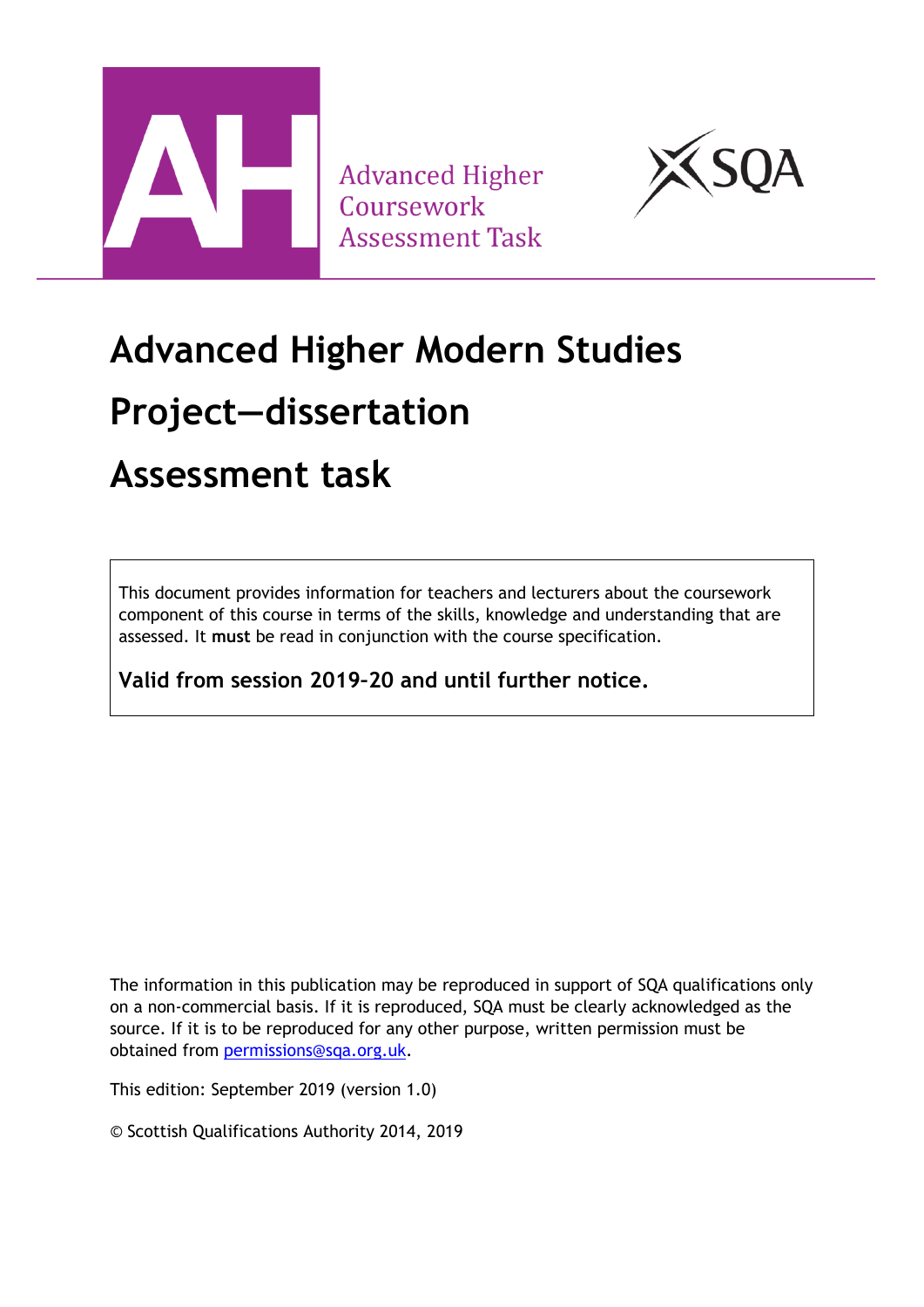## **Contents**

| Introduction                |               |
|-----------------------------|---------------|
| Marking instructions        | $\mathcal{P}$ |
| Instructions for candidates | 11            |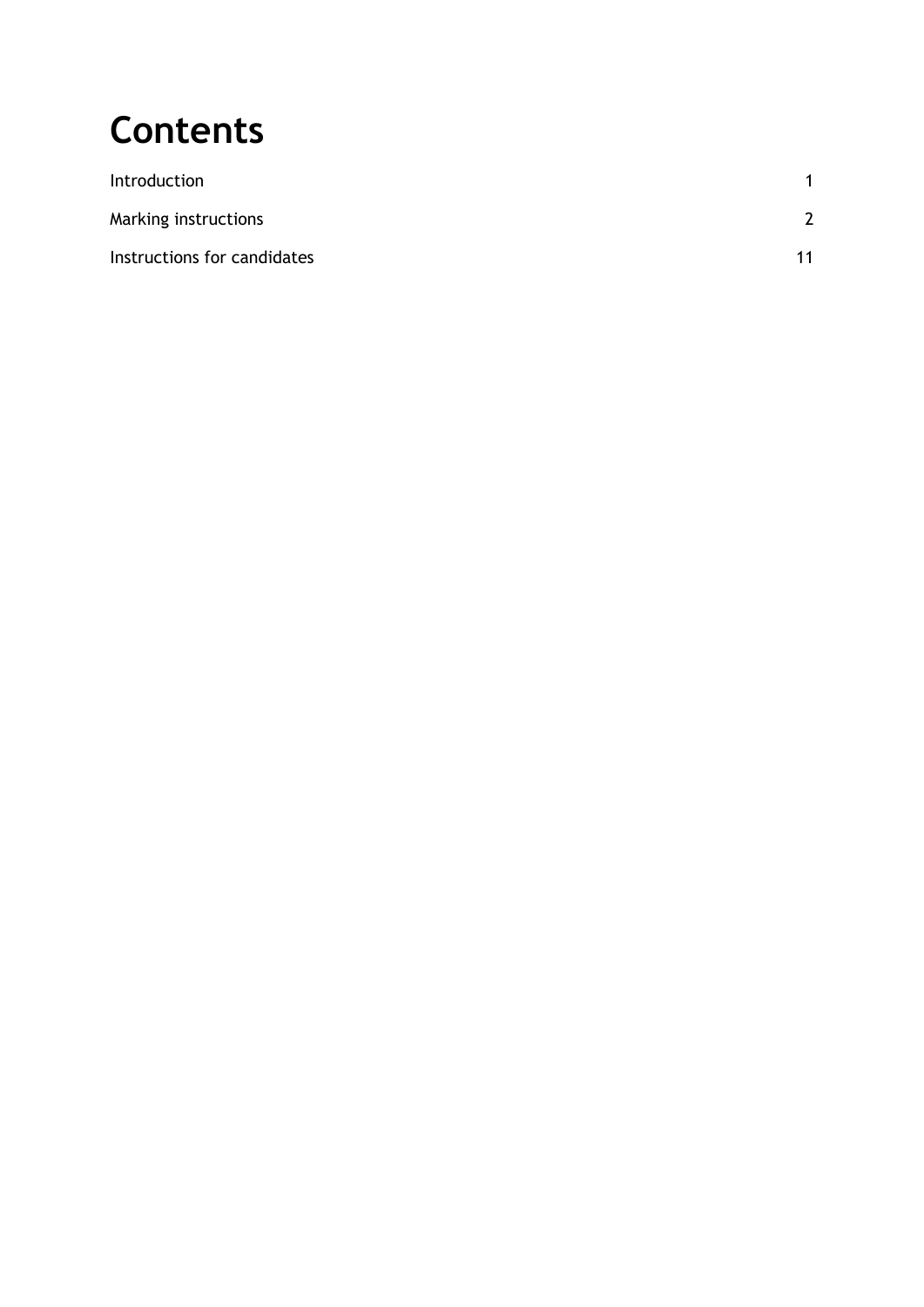## <span id="page-2-0"></span>**Introduction**

This document contains marking instructions and instructions for candidates for the Advanced Higher Modern Studies project—dissertation. You must read it in conjunction with the course specification.

This project—dissertation is worth 50 marks. This is 36% of the overall marks for the course assessment.

This is one of two course assessment components. The other component is a question paper.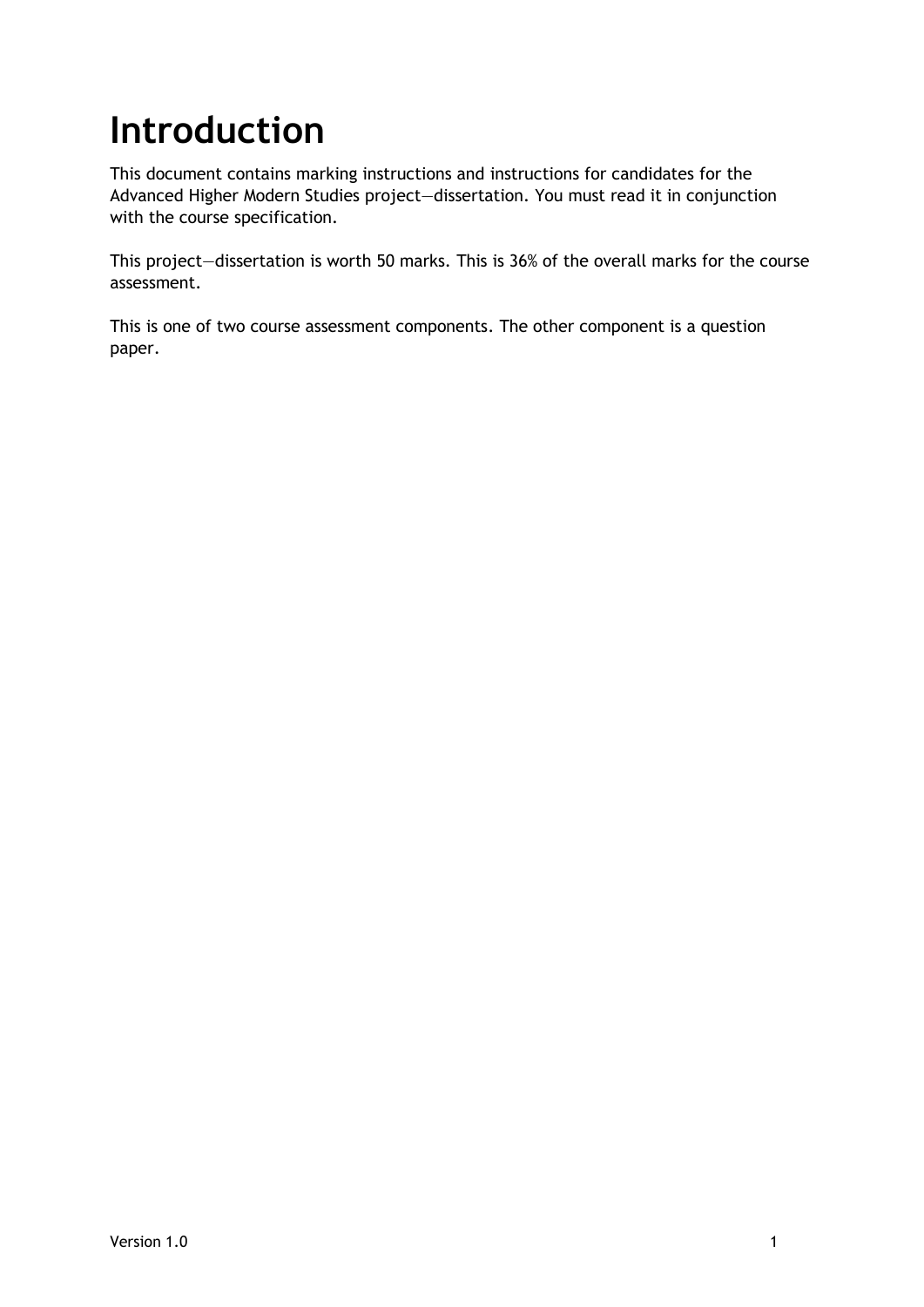## <span id="page-3-0"></span>**Marking instructions**

In line with SQA's normal practice, the following marking instructions for the Advanced Higher Modern Studies project—dissertation are addressed to the marker. They are also helpful for those preparing candidates for course assessment.

Candidates' evidence is submitted to SQA for external marking.

### **General marking principles**

Always apply these general principles. Use them in conjunction with the detailed marking instructions, which identify the key features required in candidates' responses.

- a Always use positive marking. This means candidates accumulate marks for the demonstration of relevant skills, knowledge and understanding; marks are not deducted for errors or omissions.
- b If a candidate response does not seem to be covered by either the principles or detailed marking instructions, and you are uncertain how to assess it, you must seek guidance from your team leader.
- c The word count for the project—dissertation is 5,000 words, including evaluation of research methods, but excluding references, bibliography, contents page, footnotes and appendices. Candidates must submit the word count with the completed project—dissertation.
- d If the word count exceeds the maximum by more than 10%, a penalty is applied. If you believe that the project—dissertation is more than 10% over the word limit, mark the candidate's work as normal then refer it to the principal assessor. You must state clearly that the candidate's work is being referred for being over the word limit.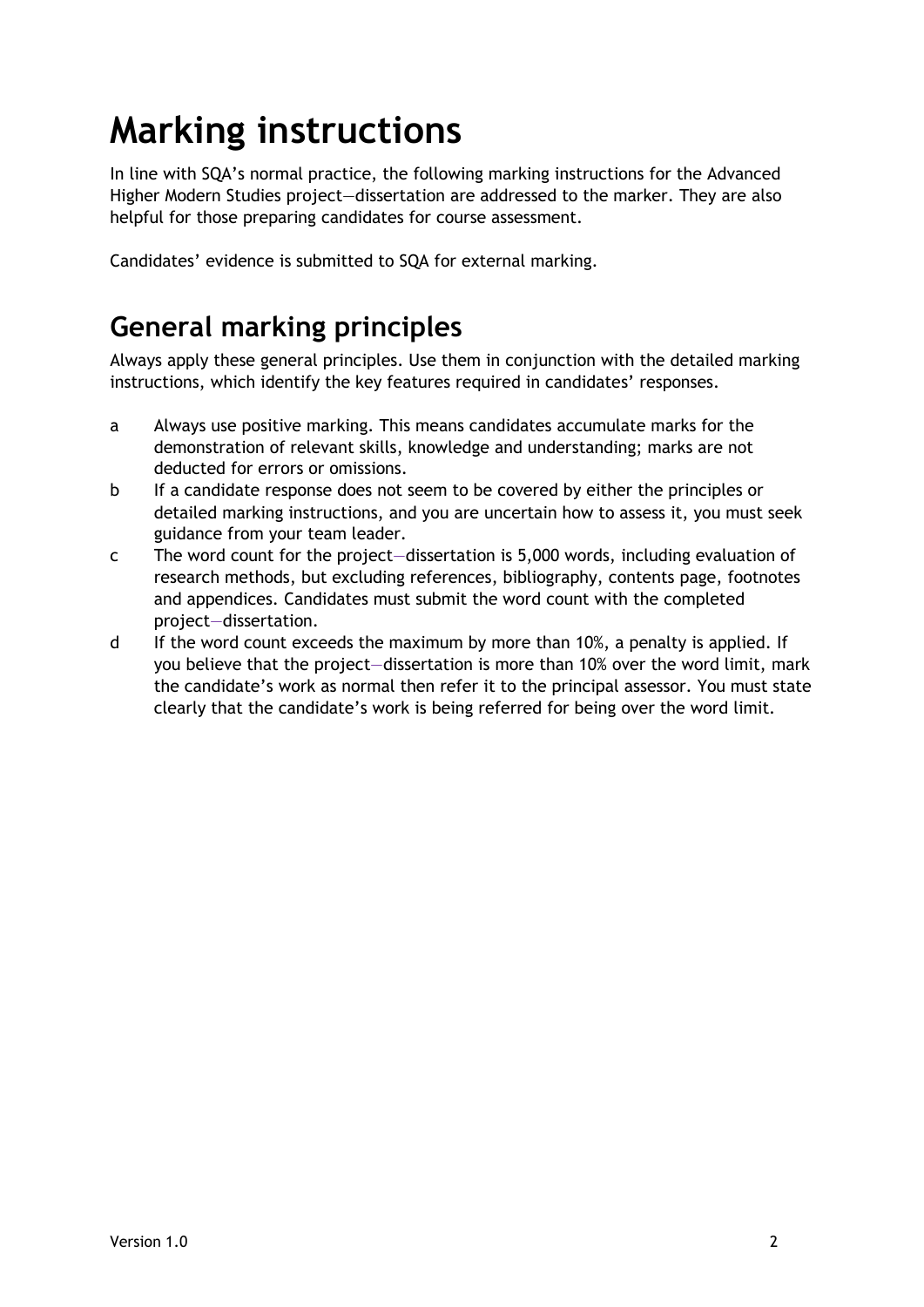### **Detailed marking instructions**

**Justifying an appropriate complex, contemporary political or social issue for research (8 marks)** Candidates should justify their choice of an appropriate complex, contemporary political or social issue for research. Candidates should explain the complex nature of the issue, and present aims or sub-issues which link to the overall issue.

Candidates' justification of their choice of issue should include a detailed explanation of its relevance to the contemporary world; the importance of the issue; and theoretical aspects, perspectives or viewpoints, if relevant. Candidates should use knowledge and understanding of the complex issue to provide detailed reasons for their choice.

| 0 marks                                                                                | 1-2 marks                                                                                                                                                                    | 3-4 marks                                                                                                                                                                                                                                                                                                | 5-6 marks                                                                                                                                                                                                                                                                                                   | 7-8 marks                                                                                                                                                                                                                                               |
|----------------------------------------------------------------------------------------|------------------------------------------------------------------------------------------------------------------------------------------------------------------------------|----------------------------------------------------------------------------------------------------------------------------------------------------------------------------------------------------------------------------------------------------------------------------------------------------------|-------------------------------------------------------------------------------------------------------------------------------------------------------------------------------------------------------------------------------------------------------------------------------------------------------------|---------------------------------------------------------------------------------------------------------------------------------------------------------------------------------------------------------------------------------------------------------|
| Candidate does not<br>provide a clear<br>justification, or points<br>are not relevant. | Award up to 2 marks<br>where candidate<br>provides:<br>a contemporary and<br>relevant hypothesis or<br>title<br>aims or sub-issues<br>which link to the<br>stated hypothesis | Candidate meets the<br>criteria for 2 marks and:<br>explains the<br>importance of the<br>issue<br>explains the<br>٠<br>relevance of the issue<br>to the contemporary<br>world, for example:<br>— relevance to<br>society<br>- global significance<br>- relevance to wider<br>ongoing issues or<br>events | Candidate meets the<br>criteria for 4 marks and:<br>considers and explains<br>relevant theoretical<br>aspects, perspectives<br>or viewpoints related<br>to the issue<br>considers and explains<br>$\bullet$<br>alternative<br>theoretical aspects,<br>perspectives or<br>viewpoints related to<br>the issue | Candidate meets the<br>criteria for 6 marks and:<br>clearly outlines the<br>aims or sub-issues and<br>links them to the<br>complex issue as well<br>as to each other<br>evaluates the extent<br>to which the issue is<br>relevant in a wider<br>context |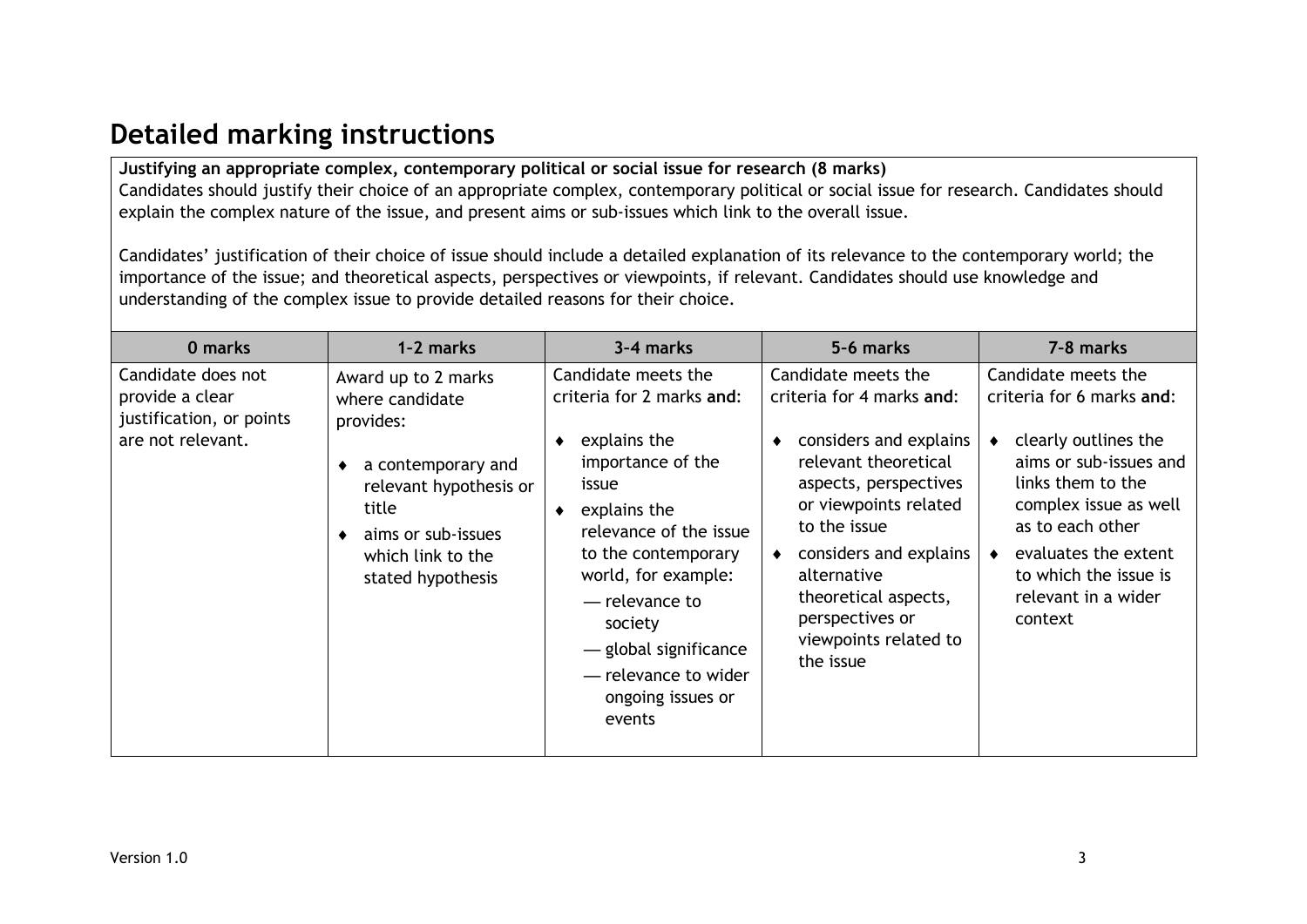#### **Evaluating research methodology (6 marks**)

Candidates should apply their knowledge of social science research to evaluate the suitability of the chosen research method(s) and focus on the strengths and weaknesses of the research method(s) in relation to the issue, as well as the relative success of how the research was conducted. They should also consider ethical issues related to the research method. Evaluation should include consideration of changes that the candidates would make to future practice. A strong evaluation makes a judgement about the effect that candidates' research methodology had on the findings of their research.

| 0 marks                                                                                                                                | 1-2 marks                                                                                                                                                                                                                                                                                                                                    | 3-4 marks                                                                                                                                                                                                                                                                                                                                                                                   | 5-6 marks                                                                                                                                                                                                                                                                                                                                      |
|----------------------------------------------------------------------------------------------------------------------------------------|----------------------------------------------------------------------------------------------------------------------------------------------------------------------------------------------------------------------------------------------------------------------------------------------------------------------------------------------|---------------------------------------------------------------------------------------------------------------------------------------------------------------------------------------------------------------------------------------------------------------------------------------------------------------------------------------------------------------------------------------------|------------------------------------------------------------------------------------------------------------------------------------------------------------------------------------------------------------------------------------------------------------------------------------------------------------------------------------------------|
| candidate provides no<br>evidence of evaluation<br>(purely descriptive response)<br><b>or</b><br>evaluative points are not<br>relevant | Candidate makes points of<br>evaluation about the suitability<br>of the research method(s) but:<br>their evidence doesn't<br>٠<br>clearly support the<br>evaluation<br>or<br>there is lack of development<br>in reasoning<br><b>or</b><br>they make only one<br>developed, relevant point of<br>evaluation, which has<br>supporting evidence | Candidate makes developed<br>points of evaluation about the<br>effectiveness of the research<br>method(s) in relation to the<br>chosen issue and:<br>addresses the validity and<br>reliability of the research<br>methodology in relation to<br>the chosen issue<br>makes evaluative<br>comment(s) on the<br>effectiveness of the research<br>method on the findings from<br>their research | Candidate meets the<br>requirements for 4 marks and:<br>addresses relevant ethical<br>issues in relation to the<br>chosen research methodology<br>clearly evaluates potential<br>changes and approaches they<br>would make to the research<br>method to improve any of<br>the following:<br>— validity<br>— reliability<br>— ethical soundness |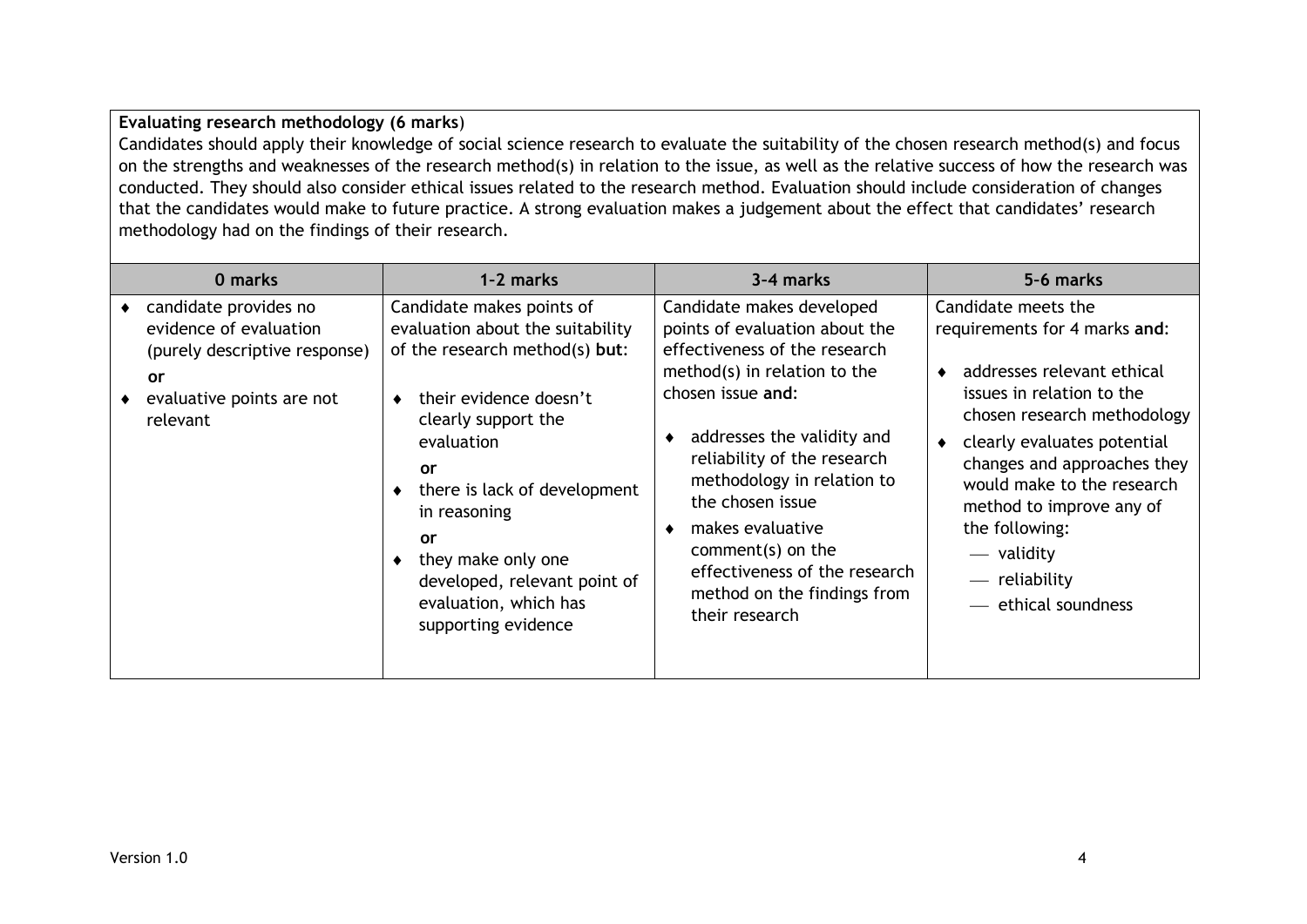| Using a wide range of sources of information (6 marks)<br>Candidates should show evidence that they have chosen and used a wide range of relevant and contemporary sources of information.<br>Candidates should clearly present their evidence from sources and use them effectively to support their line of argument. |                                                                                                                                       |                                                                                                                                             |                                                                                                                                                                                                                                                                                                         |
|-------------------------------------------------------------------------------------------------------------------------------------------------------------------------------------------------------------------------------------------------------------------------------------------------------------------------|---------------------------------------------------------------------------------------------------------------------------------------|---------------------------------------------------------------------------------------------------------------------------------------------|---------------------------------------------------------------------------------------------------------------------------------------------------------------------------------------------------------------------------------------------------------------------------------------------------------|
| 0 marks                                                                                                                                                                                                                                                                                                                 | 1-2 marks                                                                                                                             | 3-4 marks                                                                                                                                   | 5-6 marks                                                                                                                                                                                                                                                                                               |
| candidate provides no<br>evidence of sources<br>candidate does not link the<br>sources used with their line<br>of argument<br>sources are clearly out of<br>date or factually incorrect                                                                                                                                 | • candidate uses evidence<br>from relevant, contemporary<br>sources<br>sources clearly support their<br>$\bullet$<br>line of argument | Candidate uses a range and<br>variety of relevant,<br>contemporary sources that<br>support:<br>their line of argument<br>concluding remarks | Candidate meets the criteria<br>for 4 marks and:<br>convincingly uses key<br>٠<br>evidence from the sources<br>throughout the<br>project-dissertation<br>presents evidence from the<br>sources accurately and<br>follows academic<br>conventions consistently<br>throughout the<br>project-dissertation |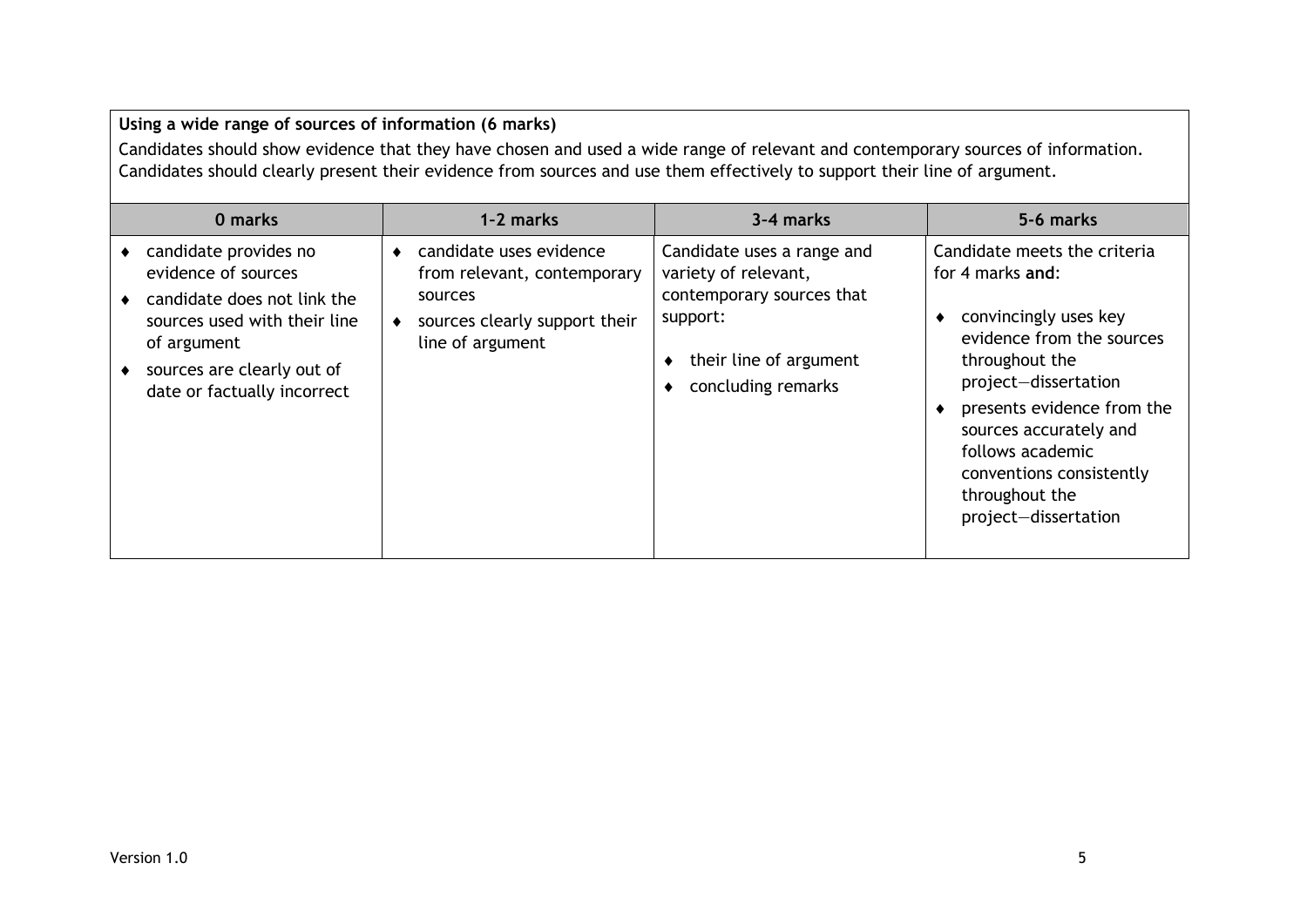#### **Analysing the issue (8 marks)**

Analysis involves identifying various aspects, the relationship between them, and their relationships with the whole. It can also involve drawing out and relating implications.

Award analysis marks where a candidate uses their knowledge and understanding, or evidence from a source, to identify relevant aspects (for example of an idea, theory or argument), and clearly shows at least one of the following:

- ◆ links between different aspects
- $\bullet$  links between aspect(s) and the whole
- $\bullet$  links between aspect(s) and related concepts
- similarities and contradictions
- consistencies and inconsistencies
- ◆ different views or interpretations
- possible consequences or implications
- understanding of underlying order or structure

| 0 marks                                                              | 1-2 marks                                                                                    | 3-4 marks                                                                                                                                          | 5-6 marks                                                                                                                                | 7-8 marks                                                                                                                                                                                                   |
|----------------------------------------------------------------------|----------------------------------------------------------------------------------------------|----------------------------------------------------------------------------------------------------------------------------------------------------|------------------------------------------------------------------------------------------------------------------------------------------|-------------------------------------------------------------------------------------------------------------------------------------------------------------------------------------------------------------|
| candidate provides no<br>evidence of analysis<br>(purely descriptive | Candidate makes relevant<br>analytical comments but:                                         | Candidate makes<br>developed, relevant<br>analytical comments and:                                                                                 | Candidate meets the<br>criteria for 4 marks and:                                                                                         | Candidate meets the<br>criteria for 6 marks and:                                                                                                                                                            |
| response)<br><b>or</b><br>analysis is not relevant<br>to the issue   | in the context of their<br>answer, these may not<br>be the key, or most<br>relevant, aspects | in the context of their<br>answer, these are the<br>key, or most relevant,<br>aspects<br>includes relevant,<br>contemporary<br>supporting evidence | links analytical<br>٠<br>comments to evaluative<br>comments<br>makes at least one<br>analytical comment on<br>an alternative<br>argument | makes analytical and<br>evaluative comments in<br>relation to all key<br>aspects<br>overall analysis shows<br>an in-depth<br>understanding of the<br>issue and supports a<br>convincing line of<br>argument |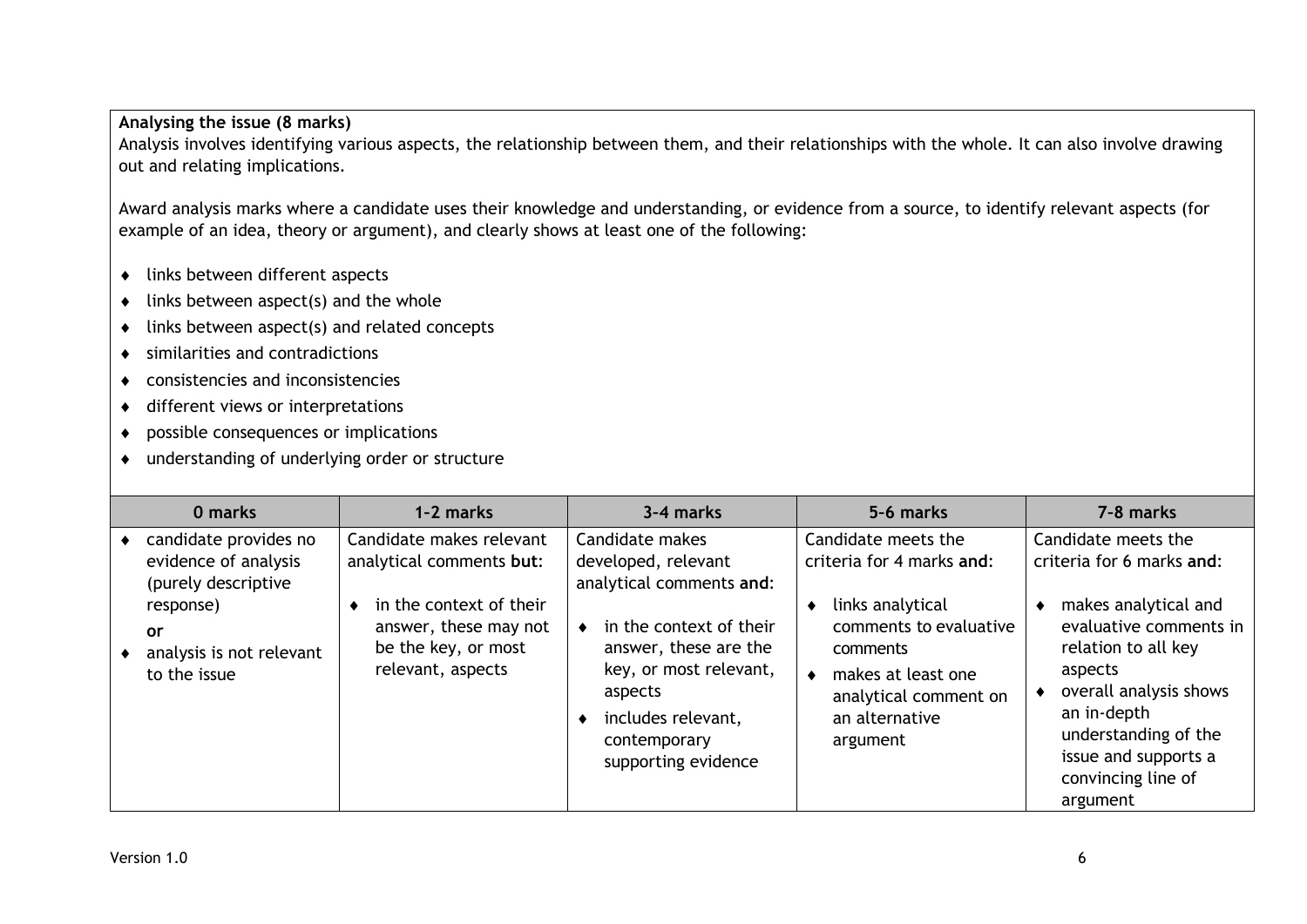**Evaluating arguments and evidence (8 marks)**

Evaluation involves making a judgement(s) based on criteria.

Candidates should make reasoned evaluative comments on factors such as evidence that supports their line of argument, and evaluate alternative arguments. Evaluative comments must relate to, for example:

- $\bullet$  the extent to which a viewpoint or argument is valid
- $\bullet$  the extent to which a viewpoint or argument is supported by evidence
- the relative importance of factors in relation to the issue
- $\bullet$  the impact or significance of factors when taken together
- $\bullet$  the relative value of alternative arguments

| 0 marks                                                                                                                                                       | 1-2 marks                                                                                                                                                                           | 3-4 marks                                                                                                                                                                                                          | 5-6 marks                                                                                                                                                                                                                              | 7-8 marks                                                                                                                                                                                                                                     |
|---------------------------------------------------------------------------------------------------------------------------------------------------------------|-------------------------------------------------------------------------------------------------------------------------------------------------------------------------------------|--------------------------------------------------------------------------------------------------------------------------------------------------------------------------------------------------------------------|----------------------------------------------------------------------------------------------------------------------------------------------------------------------------------------------------------------------------------------|-----------------------------------------------------------------------------------------------------------------------------------------------------------------------------------------------------------------------------------------------|
| candidate provides no<br>evidence of<br>evaluation (purely<br>descriptive response)<br><b>or</b><br>candidate's<br>evaluation is not<br>relevant to the issue | candidate makes points<br>of evaluation that are<br>relevant to the issue<br>but are not developed<br>or<br>candidate makes a<br>basic evaluation that is<br>developed and relevant | Candidate meets the<br>criteria for 2 marks and:<br>makes reasoned points<br>٠<br>of evaluation<br>relates points to their<br>line of argument and<br>uses them to make an<br>overall judgement(s)<br>on the issue | Candidate meets the<br>criteria for 4 marks and:<br>shows reasoned<br>consideration of<br>alternative arguments<br>and evidence<br>provides reasoned<br>evaluation and<br>judgement of an<br>alternative<br>argument(s) or<br>evidence | Candidate meets the<br>criteria for 6 marks and:<br>integrates points of<br>evaluation throughout<br>their line of argument<br>uses reasons for<br>discounting or<br>accepting alternatives<br>to clearly support their<br>overall conclusion |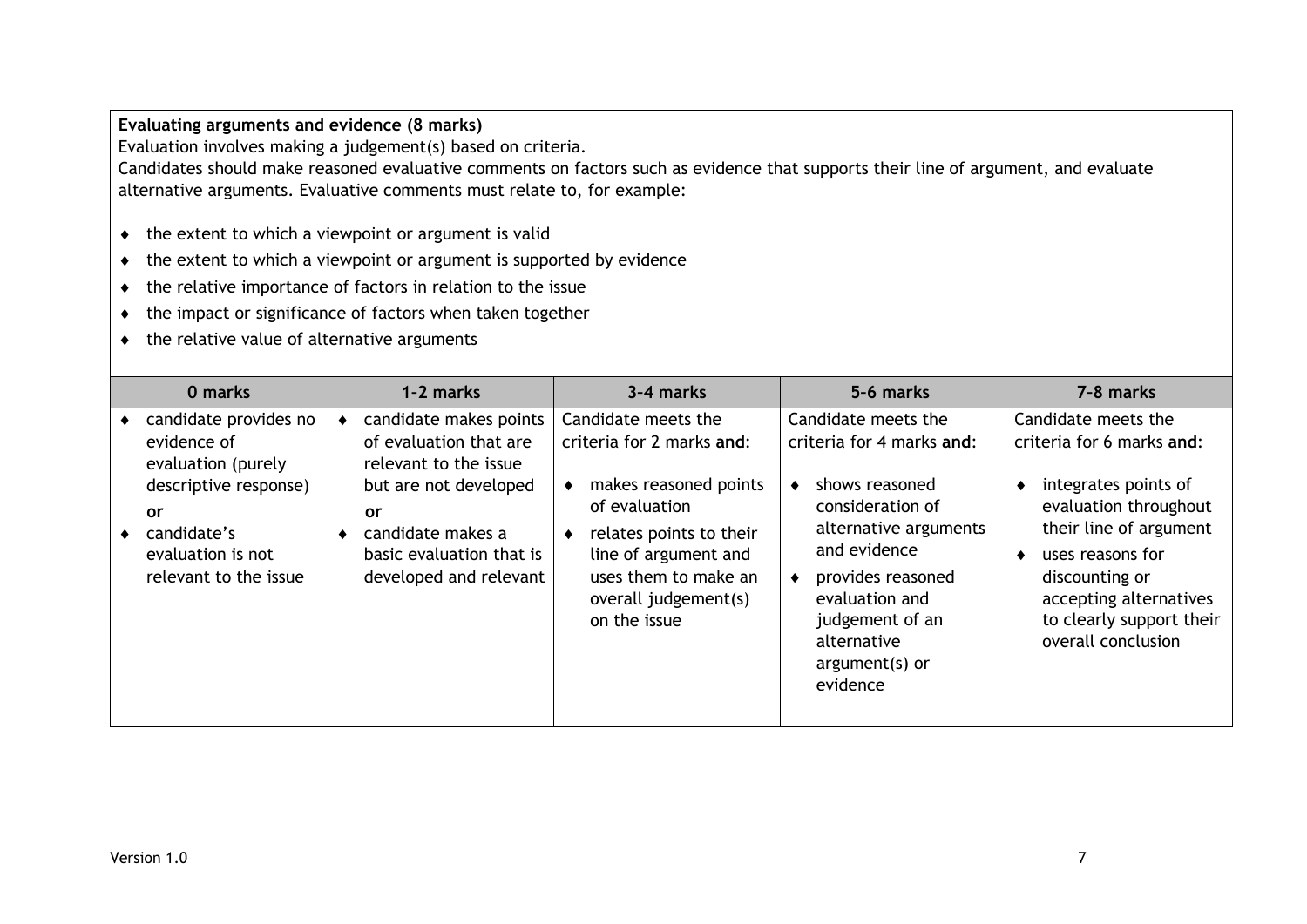**Synthesising information to develop a sustained and coherent line of argument, leading to a conclusion, supported by evidence (10 marks)**

Synthesis involves drawing two or more pieces of information — knowledge, evidence or viewpoints — together to support a structured line of argument. Candidates should include at least two pieces of synthesis in their project—dissertation.

A line of argument involves bringing together or linking points in a coherent manner, building towards a conclusion. Candidates' conclusions should go beyond a summary of key issues, and their reasoning and evidence should build to a relevant overall judgement that addresses the specific question or issue. A relevant conclusion with detailed supporting reasons should demonstrate knowledge and understanding of the complex issue and the sub-issues, which should include alternative viewpoints. Candidates may include conclusions throughout an extended response, and/or within one separate concluding section.

A well-reasoned conclusion:

- relates directly to the issue being researched
- develops from points of analysis and evaluation
- considers alternative viewpoints
- includes detailed reasons to justify the conclusion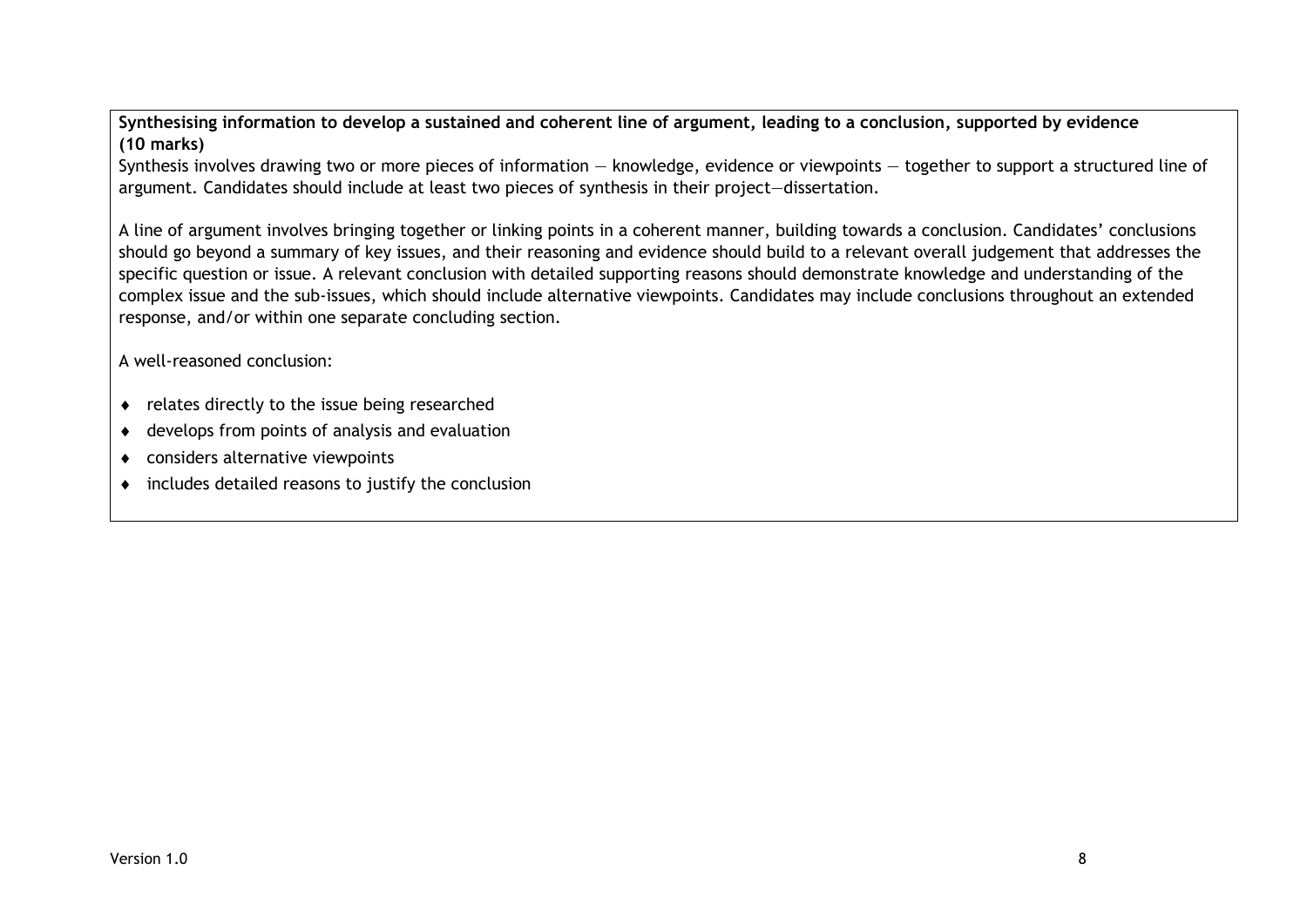| 0 marks                                                                           | 1-2 marks                                                                                                                                                                                                                                                      | 3-4 marks                                                                                                                                                                                                         | 5-6 marks                                                                                                                                                                                                                                                                                                                                          | 7-8 marks                                                                                                                                                                                                                                                                     | 9-10 marks                                                                                                                                                                                                                                                                                                                                                                      |
|-----------------------------------------------------------------------------------|----------------------------------------------------------------------------------------------------------------------------------------------------------------------------------------------------------------------------------------------------------------|-------------------------------------------------------------------------------------------------------------------------------------------------------------------------------------------------------------------|----------------------------------------------------------------------------------------------------------------------------------------------------------------------------------------------------------------------------------------------------------------------------------------------------------------------------------------------------|-------------------------------------------------------------------------------------------------------------------------------------------------------------------------------------------------------------------------------------------------------------------------------|---------------------------------------------------------------------------------------------------------------------------------------------------------------------------------------------------------------------------------------------------------------------------------------------------------------------------------------------------------------------------------|
| Candidate provides no<br>evidence of:<br>a line of argument<br>a clear conclusion | Candidate draws<br>together pieces of<br>information to<br>summarise key points<br>but:<br>there is a lack of<br>٠<br>sufficient<br>synthesis to<br>support the<br>conclusion<br>the line of<br>٠<br>argument in<br>support of the<br>conclusion is<br>unclear | Candidate shows<br>evidence of:<br>two pieces of<br>synthesis to<br>support their line<br>of argument<br>a clear conclusion<br>following from a<br>line of argument<br>and supported by<br>reasons or<br>evidence | Candidate meets the<br>criteria for 4 marks<br>and shows evidence<br>of:<br>several pieces of<br>٠<br>synthesis to<br>support their line<br>of argument<br>a clear conclusion<br>$\bullet$<br>following from a<br>line of argument,<br>showing<br>understanding of<br>the complex<br>issue, and<br>supported by<br>detailed reasons<br>or evidence | Candidate meets the<br>criteria for 6 marks<br>and their line of<br>argument:<br>builds on points of<br>analysis and<br>evaluation<br>throughout the<br>project-<br>dissertation<br>is structured, with<br>well-reasoned<br>conclusion(s)<br>linking to aims or<br>sub-issues | Candidate meets the<br>criteria for 8 marks<br>and:<br>provides well-<br>reasoned<br>conclusions,<br>drawn throughout<br>the line of<br>argument, which<br>convincingly build<br>to develop the<br>overall conclusion<br>their line of<br>argument<br>synthesises points<br>of analysis and<br>evaluation which<br>build to a<br>judgement about<br>an alternative<br>viewpoint |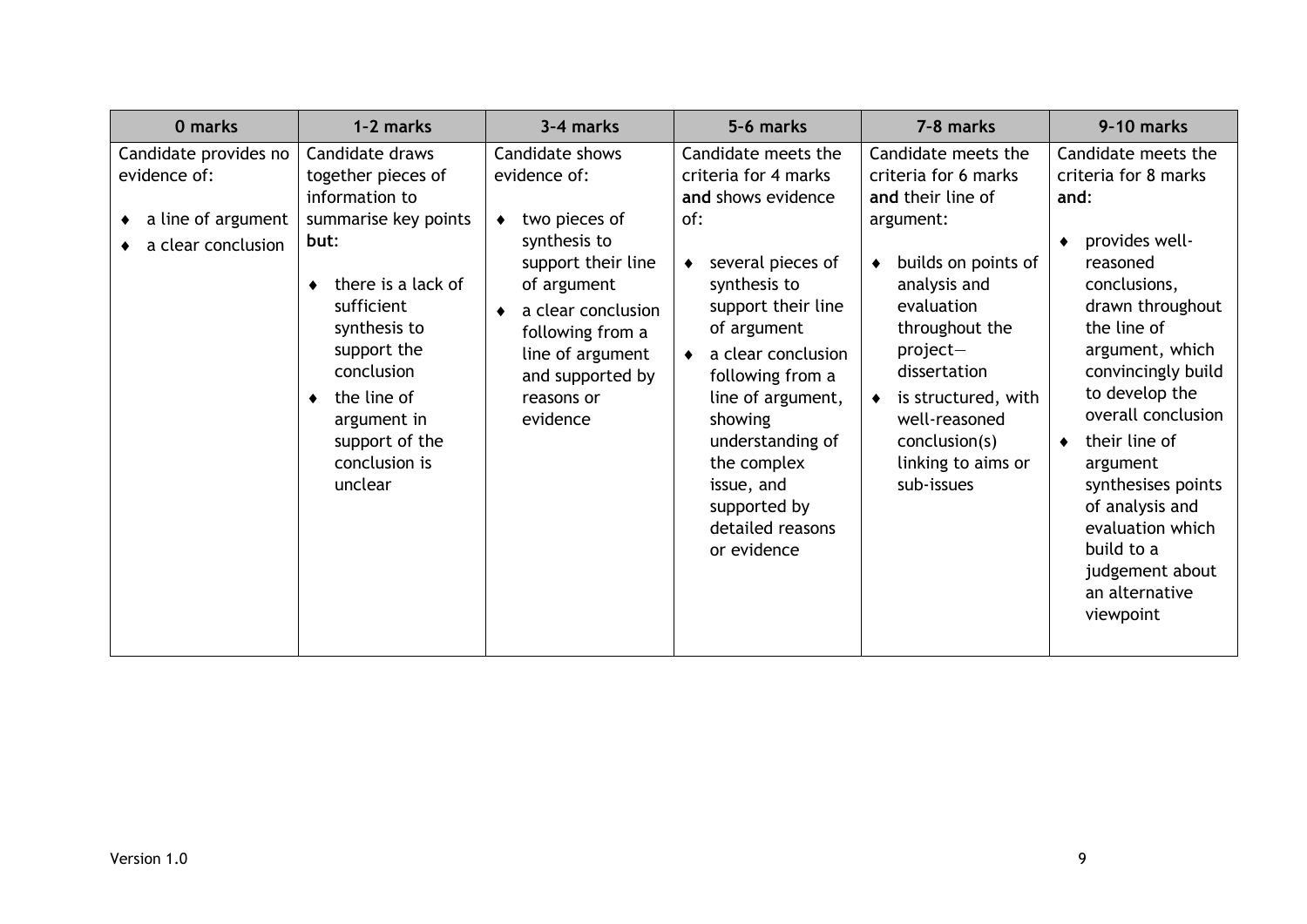**Organising, presenting and referencing findings using appropriate conventions (4 marks)** Award **1 mark** for each of the following:

- $\bullet$  references clear, consistent and accurate throughout the project–dissertation
- bibliography organised using appropriate academic conventions to present sources used in the project—dissertation
- $\bullet$  appendices clearly structured and organised using appropriate academic conventions
- presentation data from primary and/or secondary research is integrated within the main body of the dissertation to support analysis, evaluation and/or conclusions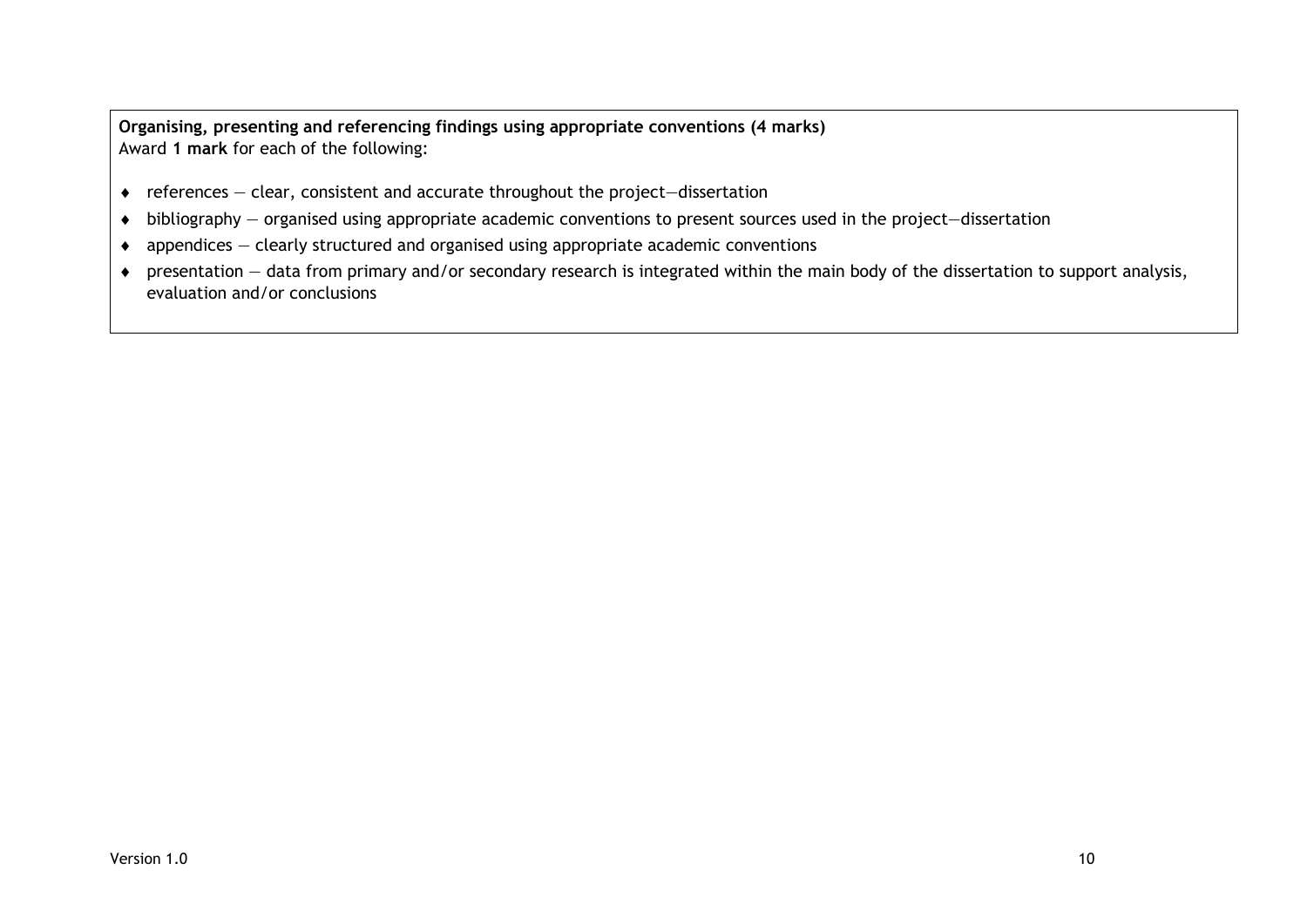## <span id="page-12-0"></span>**Instructions for candidates**

This assessment applies to the project—dissertation for Advanced Higher Modern Studies.

This project—dissertation is worth 50 marks. This is 36% of the overall marks for the course assessment.

It assesses the following skills, knowledge and understanding:

- justifying an appropriate complex, contemporary political or social issue for research
- evaluating research methodology
- using a wide range of sources of information
- $\bullet$  analysing the issue
- evaluating arguments and evidence
- synthesising information to develop a sustained and coherent line of argument, leading to a conclusion, supported by evidence
- organising, presenting and referencing findings using appropriate conventions

The project—dissertation gives you an opportunity to develop your depth of knowledge at Advanced Higher level and to apply this knowledge to researching an appropriate question or issue.

The project—dissertation encourages you to develop as an independent learner and to develop skills which will be useful to you in future study or work.

You can research a complex, contemporary political or social issue of your choice. This may relate to topics you have studied in class, or you may choose to research any appropriate complex, contemporary political or social issue. A successful project dissertation is likely to be about a topic that you have a genuine interest in.

Throughout your project—dissertation, you should show that you have read around the issue. You should demonstrate both knowledge of the details of the issue you are studying (depth), and understanding of the wider context (breadth).

#### **Word count**

The word count for the project—dissertation is 5,000 words. This includes the main body of the dissertation and evaluation of research methods, but does not include the references, bibliography, contents page, footnotes or appendices. Part of the discipline of writing a dissertation is the ability to edit your work to meet the required word count. You must submit the word count with your completed project—dissertation.

If the word count exceeds the maximum by more than 10%, a penalty is applied.

As your evaluation of research methods is part of your 5,000 word limit, you should aim to include your evaluation of research methodology within the main body of your dissertation and include it as part of your overall word count.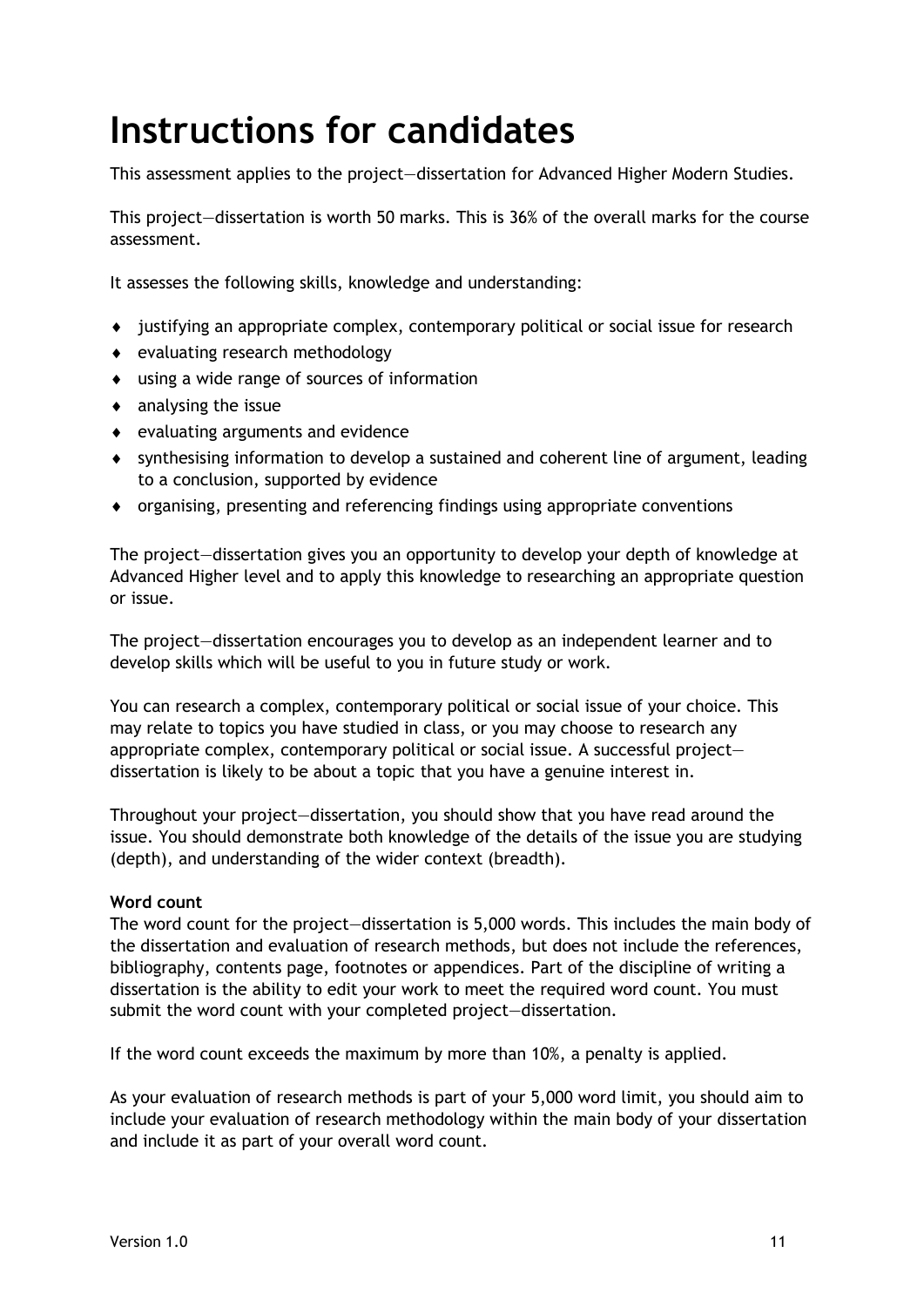At the end of your project—dissertation you must include a bibliography and appendices of relevant sources or data you have researched and used in the main body of your dissertation.

You must use a form of academic referencing to cite where you have used the works of others. As a general rule you should reference quotations and statistics, and if a paragraph you have written is based solely on one source, you should acknowledge the source even if there is no direct quotation.

Your teacher or lecturer will let you know if there are any specific conditions for doing this assessment.

#### **Working with others**

While you should choose your own question or issue to research, others in your class may have chosen a similar one. It might be helpful to work part of the time with others when you are researching your question or issue.

If you choose to do this, it is important that you make individual use of the evidence gathered during group work. This means, for example, that you draw your own conclusions, that you analyse and evaluate the research by yourself, and that the findings you present in your project—dissertation are your own.

The following information helps you understand the requirements of the Advanced Higher Modern Studies project—dissertation.

| justify an<br>You should choose a modern studies issue that allows you to meet the                                                                                                                                                                                                                                                                                                                                                                                                                                                                                                                                                                                                                                                                                                                                | In this assessment<br>you have to: | How you can do this                                         |
|-------------------------------------------------------------------------------------------------------------------------------------------------------------------------------------------------------------------------------------------------------------------------------------------------------------------------------------------------------------------------------------------------------------------------------------------------------------------------------------------------------------------------------------------------------------------------------------------------------------------------------------------------------------------------------------------------------------------------------------------------------------------------------------------------------------------|------------------------------------|-------------------------------------------------------------|
| complex,<br>contemporary, which means that it is important in today's society, or<br>that it has great significance in relation to other events or issues. You<br>contemporary<br>political or<br>must justify your choice.<br>social issue for<br>You should explain the complex nature of the issue, and present aims<br>research<br>or sub-issues that link to the overall issue.<br>$(8 \text{ marks})$<br>In justifying your choice of issue you should make developed points of<br>explanation about, for example:<br>the purpose of researching the issue<br>the relevance of the issue in the context of the subject, for<br>example:<br>- relevance to society<br>— global significance<br>- relevance to wider ongoing issues or events<br>theoretical aspects, perspectives or viewpoints, if relevant | appropriate                        | requirements of the project-dissertation. The issue must be |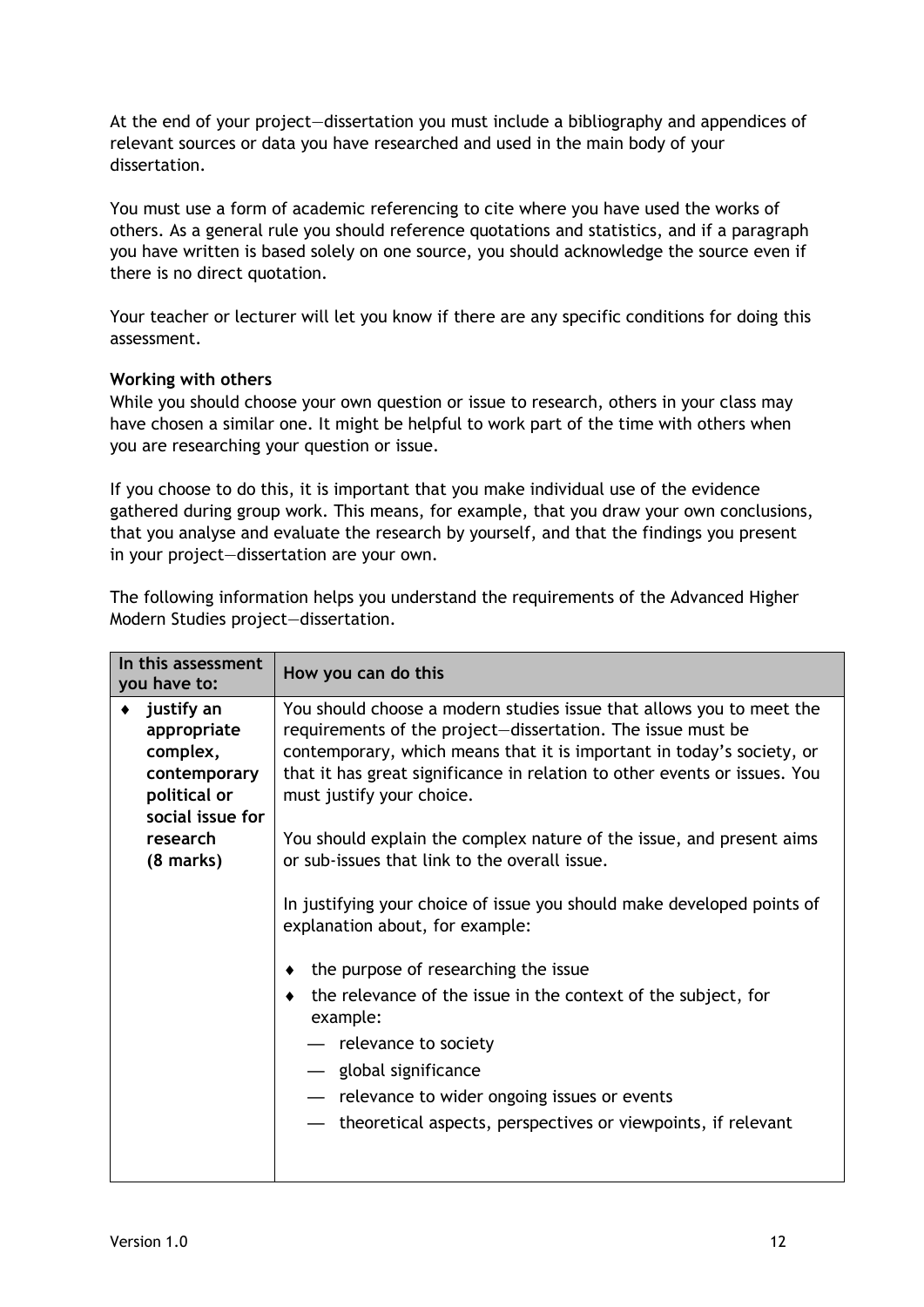| In this assessment<br>you have to:   | How you can do this                                                                                                                                                                                                                                                                                 |
|--------------------------------------|-----------------------------------------------------------------------------------------------------------------------------------------------------------------------------------------------------------------------------------------------------------------------------------------------------|
|                                      | Developed points include, for example:                                                                                                                                                                                                                                                              |
|                                      | evidence                                                                                                                                                                                                                                                                                            |
|                                      | reasons                                                                                                                                                                                                                                                                                             |
|                                      | background information, support or reinforcement                                                                                                                                                                                                                                                    |
|                                      | Your teacher or lecturer may support you by commenting on the<br>suitability of the question or issue you have chosen and providing<br>advice on the likely availability of resources.                                                                                                              |
|                                      | Viewpoints or arguments should represent the most relevant, or<br>currently accepted, thinking. For example, while viewpoints on<br>Scottish independence could change relatively quickly, contemporary<br>thinking about the effects of inequality may include theorists who<br>wrote decades ago. |
|                                      | Evidence should be up to date. For example, referring to HM Chief<br>Inspector of Prisons' Annual Report for 2007-08 would be considered<br>out of date unless you are making a specific, relevant point from that<br>year, or you are establishing a trend, pattern or comparison.                 |
| evaluate<br>research<br>methodology  | You should apply your knowledge of social science research to judge<br>the suitability of your chosen research method(s).                                                                                                                                                                           |
| (6 marks)                            | You should focus on the effectiveness of the research method(s) in<br>relation to the issue. You can evaluate whether your choice of research<br>was valid, and whether the research produced reliable results.                                                                                     |
|                                      | You should address ethical issues that arose, or might have arisen,<br>when using your chosen research method(s).                                                                                                                                                                                   |
|                                      | You should include consideration of changes you would make if you<br>repeated the research in future.                                                                                                                                                                                               |
| use a wide<br>range of<br>sources of | You should collect evidence, relevant to your complex issue, from a<br>wide range of sources of information.                                                                                                                                                                                        |
| information<br>(6 marks)             | You should use both primary and secondary sources, where<br>appropriate. Sources should be contemporary.                                                                                                                                                                                            |
|                                      | You should choose evidence from the sources that best support your<br>line of argument. You should also use evidence from sources to<br>evaluate other views or theories. Your conclusion should feature the<br>evidence you feel best supports your argument.                                      |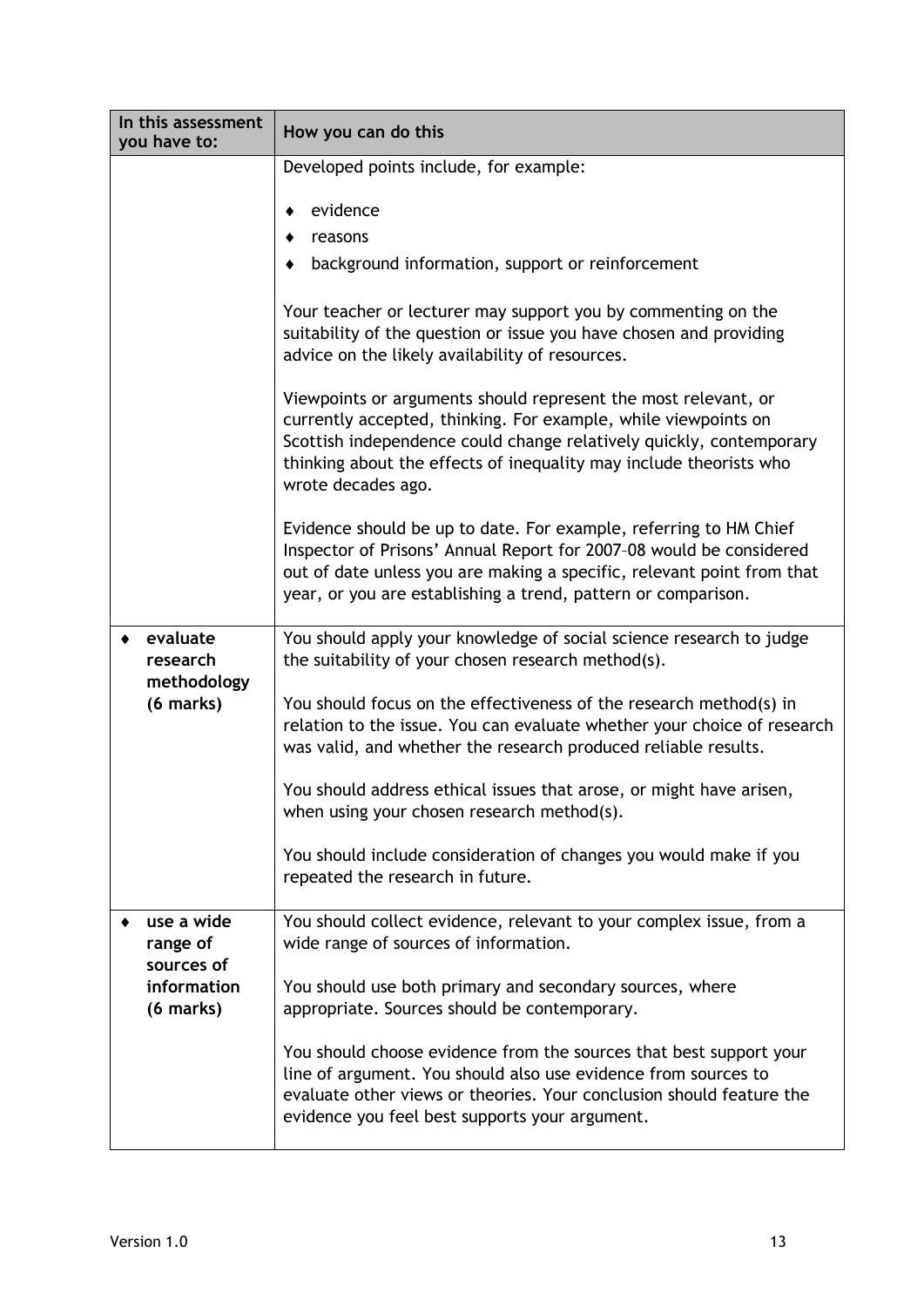| In this assessment<br>you have to:          | How you can do this                                                                                                                                                                                          |
|---------------------------------------------|--------------------------------------------------------------------------------------------------------------------------------------------------------------------------------------------------------------|
|                                             | You should clearly present evidence from your sources so that the<br>marker can easily identify them. You can present evidence from your<br>sources in a number of ways, for example:                        |
|                                             | direct quotes<br>٠                                                                                                                                                                                           |
|                                             | summarising information                                                                                                                                                                                      |
|                                             | paraphrasing ideas or arguments                                                                                                                                                                              |
|                                             | any other relevant method                                                                                                                                                                                    |
|                                             | You should reference when evidence from your sources is used by using<br>an accepted academic convention, for example, footnotes or<br>parenthetical references.                                             |
| analyse the<br>issue<br>$(8 \text{ marks})$ | You should identify key aspects of the issue. Your analysis may relate<br>to the overall project-dissertation question, aims or sub-issues,<br>arguments, or evidence used to support your line of argument. |
|                                             | You should then clearly show at least one of the following:                                                                                                                                                  |
|                                             | links between different aspects<br>٠                                                                                                                                                                         |
|                                             | links between aspect(s) and the whole<br>٠                                                                                                                                                                   |
|                                             | links between aspect(s) and related concepts<br>٠                                                                                                                                                            |
|                                             | similarities and contradictions                                                                                                                                                                              |
|                                             | consistencies and inconsistencies                                                                                                                                                                            |
|                                             | different views or interpretations<br>$\bullet$                                                                                                                                                              |
|                                             | possible consequences or implications                                                                                                                                                                        |
| evaluate<br>arguments and                   | You should make reasoned judgements about, for example:                                                                                                                                                      |
| evidence<br>$(8$ marks)                     | the extent to which a viewpoint or argument is valid $-$ is it fully<br>٠<br>objective or does it selectively use only some facts?                                                                           |
|                                             | the extent to which evidence supports a viewpoint or argument $-$ is<br>٠<br>the evidence complete proof of your line of argument, or can it be<br>challenged in some way?                                   |
|                                             | the relative importance of factors in relation to the issue<br>٠                                                                                                                                             |
|                                             | the impact or significance of factors when taken together $-$ two<br>pieces of evidence that support or negate each other                                                                                    |
|                                             | the strength of alternative arguments                                                                                                                                                                        |
|                                             | You should evaluate your line of argument. Your evaluation should<br>support your conclusion. You should evaluate any evidence that you<br>have analysed.                                                    |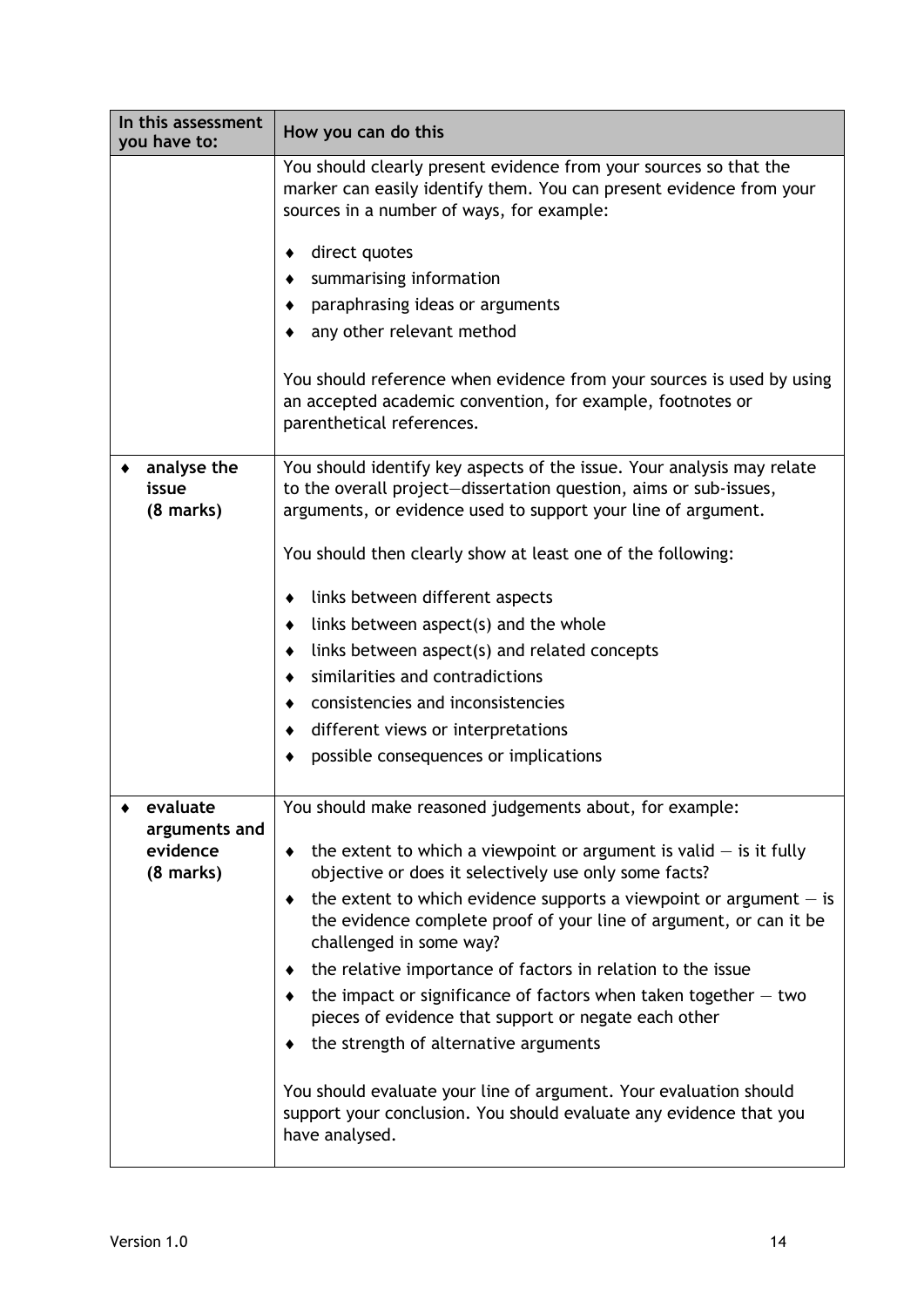| In this assessment<br>you have to:                                                                 | How you can do this                                                                                                                                                                                                                                                                                                                                                                                                                                                                                                                                                                                                                                                                                                                                                                                                                                                                                                                                                    |
|----------------------------------------------------------------------------------------------------|------------------------------------------------------------------------------------------------------------------------------------------------------------------------------------------------------------------------------------------------------------------------------------------------------------------------------------------------------------------------------------------------------------------------------------------------------------------------------------------------------------------------------------------------------------------------------------------------------------------------------------------------------------------------------------------------------------------------------------------------------------------------------------------------------------------------------------------------------------------------------------------------------------------------------------------------------------------------|
| synthesise<br>information to<br>develop a<br>sustained and<br>coherent line                        | Synthesis involves drawing two or more pieces of information,<br>viewpoints or evidence together to support your response to the<br>question or issue. In the project-dissertation, you should show at least<br>two pieces of synthesis.                                                                                                                                                                                                                                                                                                                                                                                                                                                                                                                                                                                                                                                                                                                               |
| of argument,<br>leading to a<br>conclusion,<br>supported by<br>evidence<br>$(10 \text{ marks})$    | Your response to the question or issue should be a structured line of<br>argument which can be followed throughout the project-dissertation.<br>A line of argument involves bringing together or linking factors,<br>evidence, and viewpoints or arguments, building towards a conclusion.<br>Therefore, you should know what you want to say about the overall<br>complex issue and the sub-issues or aims, and make a line of argument<br>that communicates your viewpoint and is supported by evidence.                                                                                                                                                                                                                                                                                                                                                                                                                                                             |
|                                                                                                    | Your conclusion should demonstrate that you have in-depth knowledge<br>and understanding about the complex issue. Conclusions should go<br>beyond a summary of key issues to make a relevant overall judgement<br>that addresses the specific question or issue. A high-quality conclusion<br>addresses alternative viewpoints, based on evidence. You can make<br>conclusions throughout your project-dissertation, within one separate<br>concluding section, or a combination of both.                                                                                                                                                                                                                                                                                                                                                                                                                                                                              |
|                                                                                                    | A well-reasoned conclusion:                                                                                                                                                                                                                                                                                                                                                                                                                                                                                                                                                                                                                                                                                                                                                                                                                                                                                                                                            |
|                                                                                                    | relates directly to the issue being researched<br>٠<br>develops from points of analysis and evaluation<br>$\bullet$<br>considers alternative viewpoints<br>$\blacklozenge$<br>includes detailed reasons to justify the conclusion<br>٠                                                                                                                                                                                                                                                                                                                                                                                                                                                                                                                                                                                                                                                                                                                                 |
| organise,<br>present and<br>reference<br>findings using<br>appropriate<br>conventions<br>(4 marks) | When writing your project-dissertation you should make clear,<br>accurate and direct reference to the sources of information so that the<br>marker knows where your information comes from. To help you do this,<br>you should:<br>use one referencing style consistently throughout your<br>٠<br>project-dissertation. This does not need to be an official style; just<br>make sure you follow the same layout and style every time you<br>reference something<br>provide enough information about your sources for someone else to<br>easily identify them, including presenting sources clearly such as<br>primary research which you refer to in the main body of your<br>dissertation. References to primary research should link to your<br>appendices, where appropriate<br>present your bibliography appropriately. Follow academic<br>conventions to divide your bibliography into sections, for example<br>journals, books, websites and newspaper articles |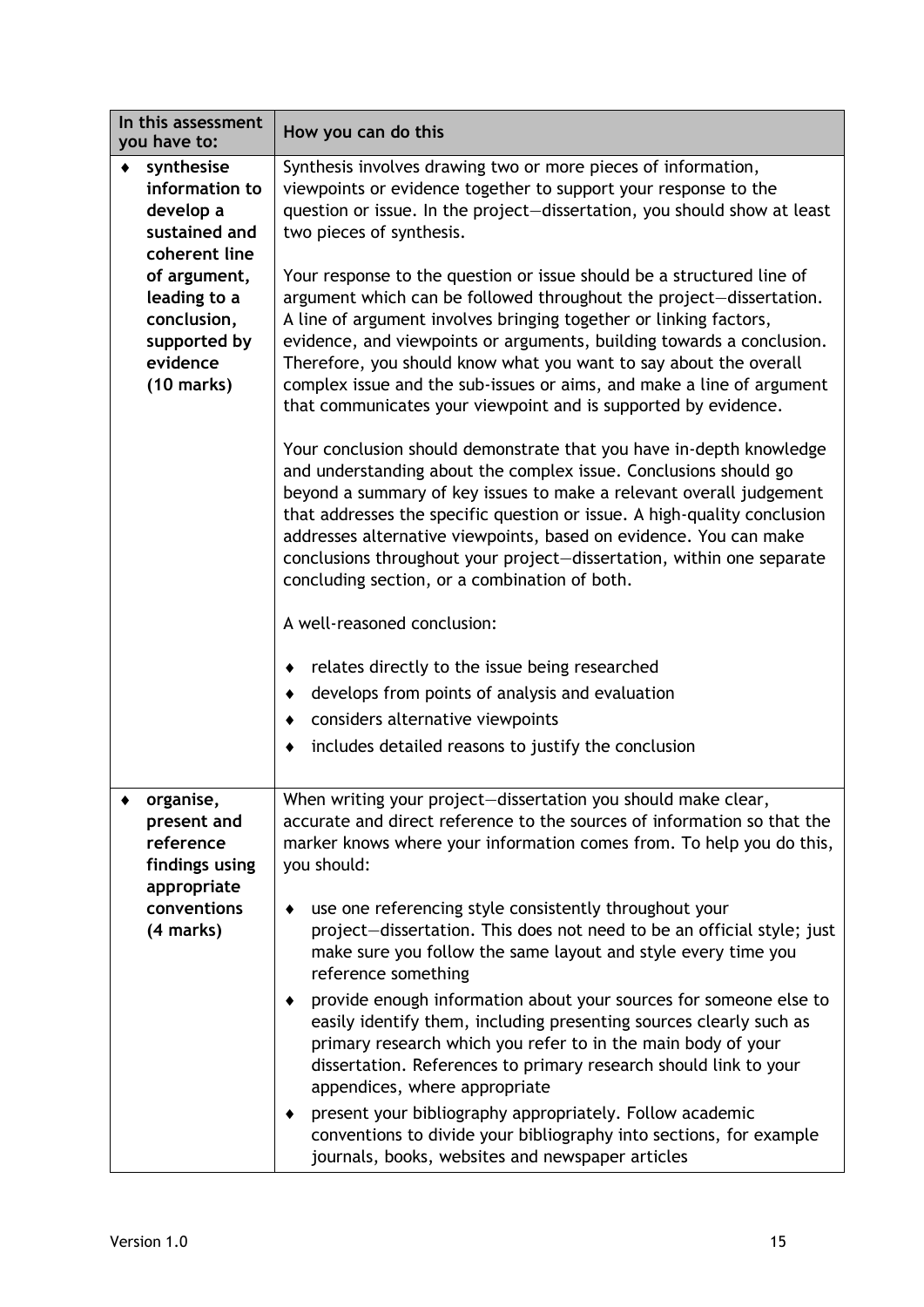| In this assessment<br>you have to: | How you can do this                                                                                                                                                                                                                                                                                                                                                                                                                                                                                                                                                |
|------------------------------------|--------------------------------------------------------------------------------------------------------------------------------------------------------------------------------------------------------------------------------------------------------------------------------------------------------------------------------------------------------------------------------------------------------------------------------------------------------------------------------------------------------------------------------------------------------------------|
|                                    | link appendices to the main body of your dissertation. Sources used<br>$\bullet$<br>in your line of argument should be included. Make sure that data<br>from primary research is clearly presented in your appendices, for<br>example, create a table or graph of numerical data. Markers will<br>follow up references to primary research in your appendices                                                                                                                                                                                                      |
|                                    | The word count for your project-dissertation is 5,000 words, excluding<br>references, bibliography, contents page, footnotes and appendices.<br>Other than your evaluation of research methodology, you will not gain<br>marks for content within your references, bibliography, contents page,<br>footnotes and appendices. Therefore your analysis, evaluation, line of<br>argument and conclusions should sit within the main body of your<br>dissertation and the word limit. If the word count exceeds the<br>maximum by more than 10%, a penalty is applied. |
|                                    | Remember that plagiarism (passing off other people's work and ideas<br>as your own) is cheating. This includes copying passages from the<br>internet and not acknowledging the source. It is also plagiarism if:                                                                                                                                                                                                                                                                                                                                                   |
|                                    | all or some of your project-dissertation has been produced by<br>٠<br>someone else                                                                                                                                                                                                                                                                                                                                                                                                                                                                                 |
|                                    | • you've copied any part of your project-dissertation from a book,<br>an internet site or an essay bank, without referencing it                                                                                                                                                                                                                                                                                                                                                                                                                                    |
|                                    | Markers can spot plagiarism. If plagiarism is detected, you will lose<br>marks and it may result in your qualification being cancelled.                                                                                                                                                                                                                                                                                                                                                                                                                            |